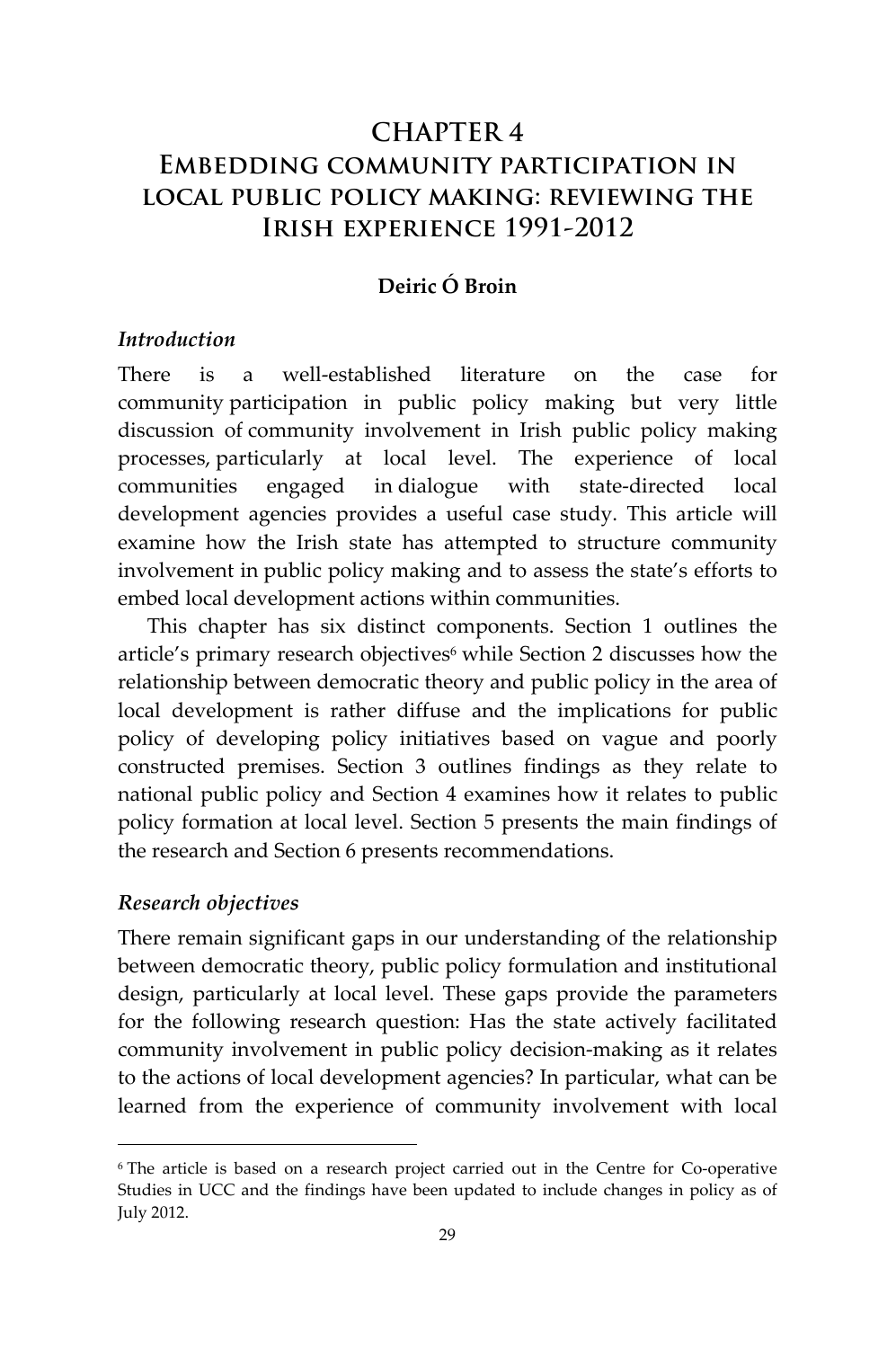development agencies and the impact of state actions on this experience? These overall aims lead to a number of more specific objectives for this chapter, namely to examine the relevant democratic theory literature; the Irish public policy framework for community involvement; the role of relevant Departmental guidelines and directives on community involvement in local development agencies; possible reforms to strengthen the existing mechanisms community involvement.

### *Democratic theory and local development public policy*

An examination of how public participation is addressed in political theory, while limited, raises a number of issues pertinent to public policy formulation:

- Citizens and communities participate in public policy processes for a variety of reasons;
- If the state wants its invitation for participation to be accepted and embedded in community based processes then the state's rationale for those invitations must be cogent and coherent;
- As Fung and Wright argue, the current institutional architecture of liberal democratic states is ineffective in accomplishing the central ideas of democratic politics, i.e. facilitating active political involvement by citizens, forging political consensus through dialogue, devising and implementing public policies that embed a productive economy and healthy society (2003: 3).

The Irish state will have to re‐examine, in a coherent manner, how it structures its relationship with local communities.

#### *National public policy and community involvement*

A number of significant obstacles exist to embedding local development actions within communities, in particular through developing appropriate community participation mechanisms. These include the apparent conflict between state actions and rhetoric, power struggles between the local state and central state, public representatives and communities, and within communities. In addition the discourse in this area is often incoherent. A meaningful debate addressing the relationship between citizens, communities and the state, while central to clarifying what is meant by community participation and the various beliefs and premises that underpin this participation, is largely absent in the Irish setting.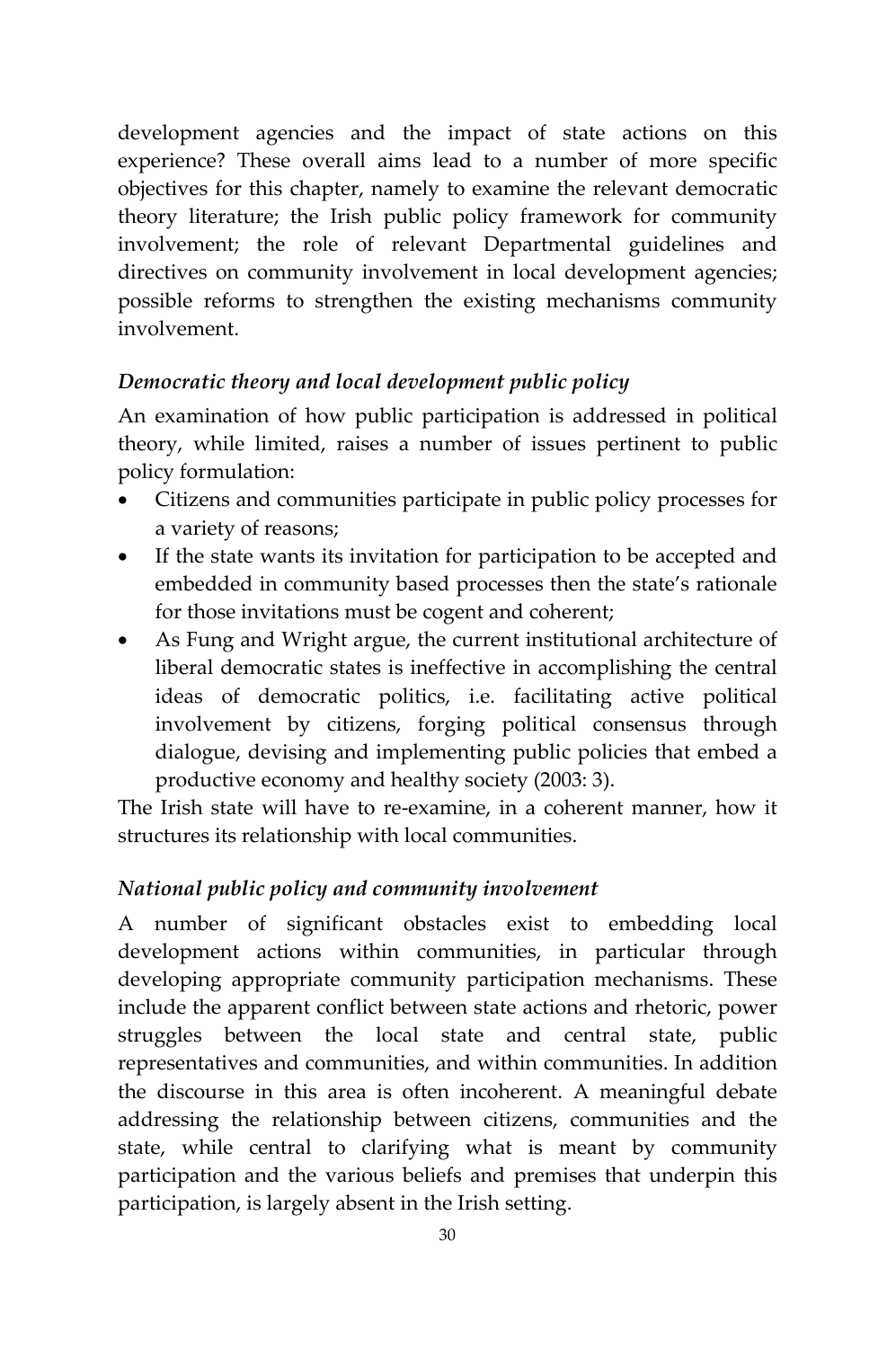The Green Paper on Local Government Reform (Government of Ireland 2008) contains a chapter entitled "Participative Democracy and Local Government". This contains a variety of proposals to facilitate community participation, including "petition rights, participatory budgeting, town meetings and plebiscites" (2008: 79). Two significant problems arise from the analysis contained within the report. First, while it largely follows the perspective of the Report of the Taskforce on Active Citizenship (2007) and discusses the impact of civic republicanism on its deliberations, the report remains silent on the developmental versus protective debate. This is a major omission as it is possible to be a civic republican and believe in participation in order to protect my rights because I don't trust the institutions of the state not to try and dominate me or usurp my rights (Cicero [51BC] 2009 and Pettit 1999**)**, and equally possible to be a civic republican who believes that participation will make me a better citizen (Sandel 1996**)**. If the state can't cogently articulate why its citizens should participate, what hope is there that the mechanisms it develops to operationalise this participation will be effective?

A second problem with the Green Paper (2008) and the Taskforce Report (2007) is the continuation of similar language and recommendations in the Green Paper (1997) and White Paper (2000) on supporting voluntary activity, the Reports of the Taskforce on the Integration of Local Development and Local Government Systems (1998‐2001) and the even older Better Local Government Report (1996). Similar language was evident at the launch of the Poverty III Programme (1987) or the Community Development Programme (1990). Clearly there is a state rhetoric available to be rolled out when necessary however the ability and willingness of agencies of the state to operationalise this rhetoric tends to be absent.

#### *Local public policy and community involvement*

The first finding in the local sphere relates to a lack of coherence in policy formulation and implementation. In the early stages of the local development agencies' programme, 1991‐1993, the approach adopted to facilitate community participation was top‐down. It paid little attention to local sensitivities. This was followed by what might be called a period of 'benign neglect' as local development agencies were allowed to develop the mechanisms that they saw fit, 1994‐1999. From approximately 2000 there appears to have been a change in perspective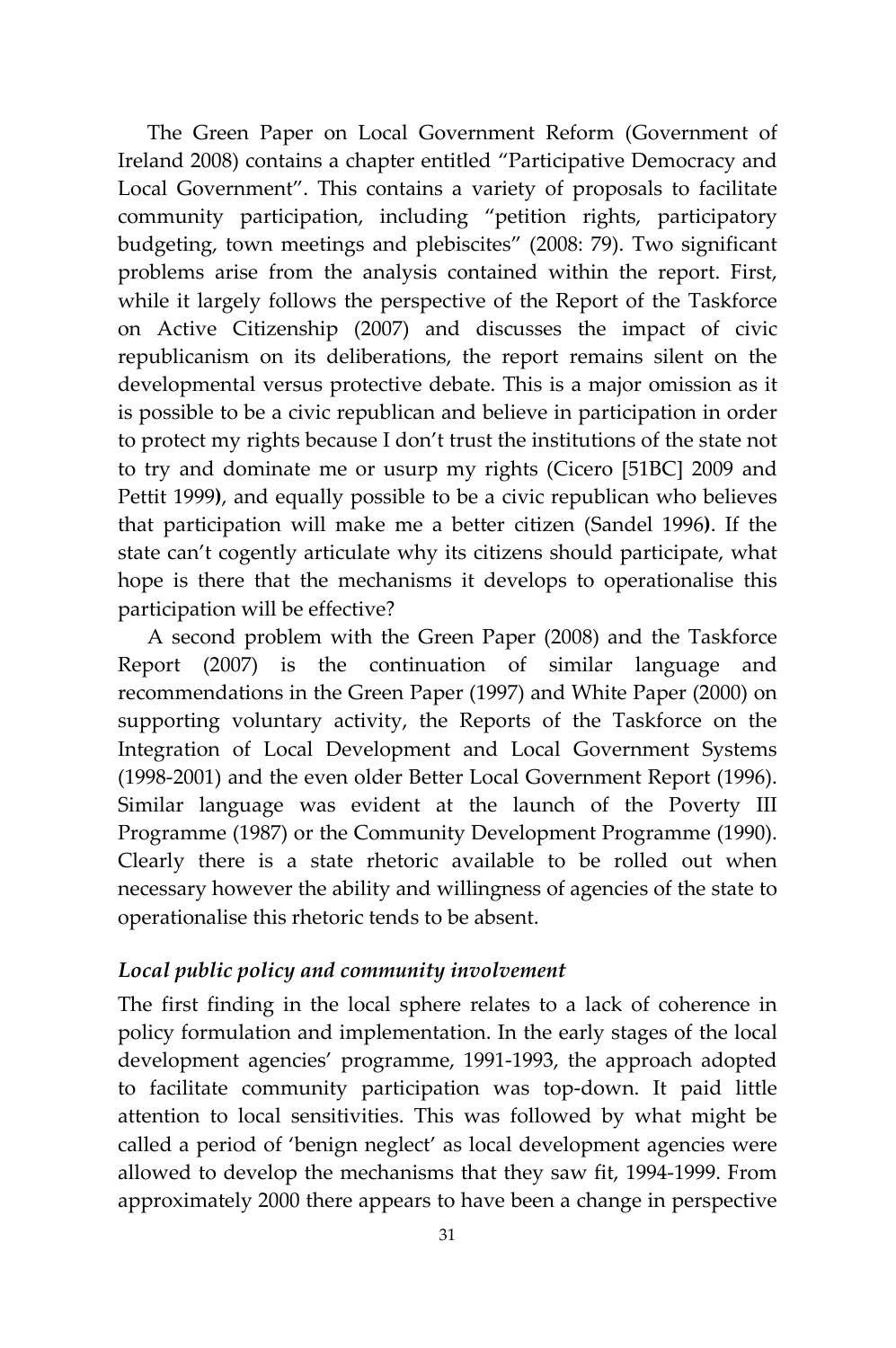and the introduction of target group representatives was now perceived to be of key importance. It is understood that this has its roots in what Pestoff refers to as 'participationalism' (2009: 203), i.e. citizens should "engage personally in shaping the welfare services they demand". However as Murray and Rogers point out this approach has had a number of negative consequences (2009: 129).

The expansion of the areas in which local development companies operate in the 2007‐2009 period meant that the mechanisms championed by Pobal in the 2000‐2006 period now had to be revisited. The new extended areas, however, by the nature of their socioeconomic composition often lacked groups targeted for representation. This in turn led to the adoption by many local development agencies of the community forum model. In addition to the lack of a coherent policy on community participation, there were distinct changes to the composition of the boards of local development agencies in 2009, and changes in models of community participation supported by Pobal. The experience of many local development agencies is that the state has consistently underestimated the support necessary to involve communities in any meaningful manner: In the words of one research interviewee:

*… Volunteers' expenses are eligible for development boards to pay and that removes some barriers such as childcare restrictions or travel costs…. there are issues with participation that makes involvement in the decision‐making process challenging for community members. There is a huge reliance upon technology in order to participate in decision making, access to e‐mail in order to keep up to date is essential and many people donʹt have this knowledge or resources to access e‐ mail regularly. So many funding streams are complicated and time intensive and if involved in the process, an expectation of a knowledge of "expert language" is assumed during discussions in order to facilitate saving time but new members are restricted from participating due to a lack of knowledge….Community members are not always fully aware of what they are signing up for due to a lack of clear role descriptions around their involvement….there are difficulties with the representative feeding the information back to the community adequately as it is very time consuming process to do so.* 

Furthermore, the research has identified the apparent lack of consultation between the Department of Community, Rural and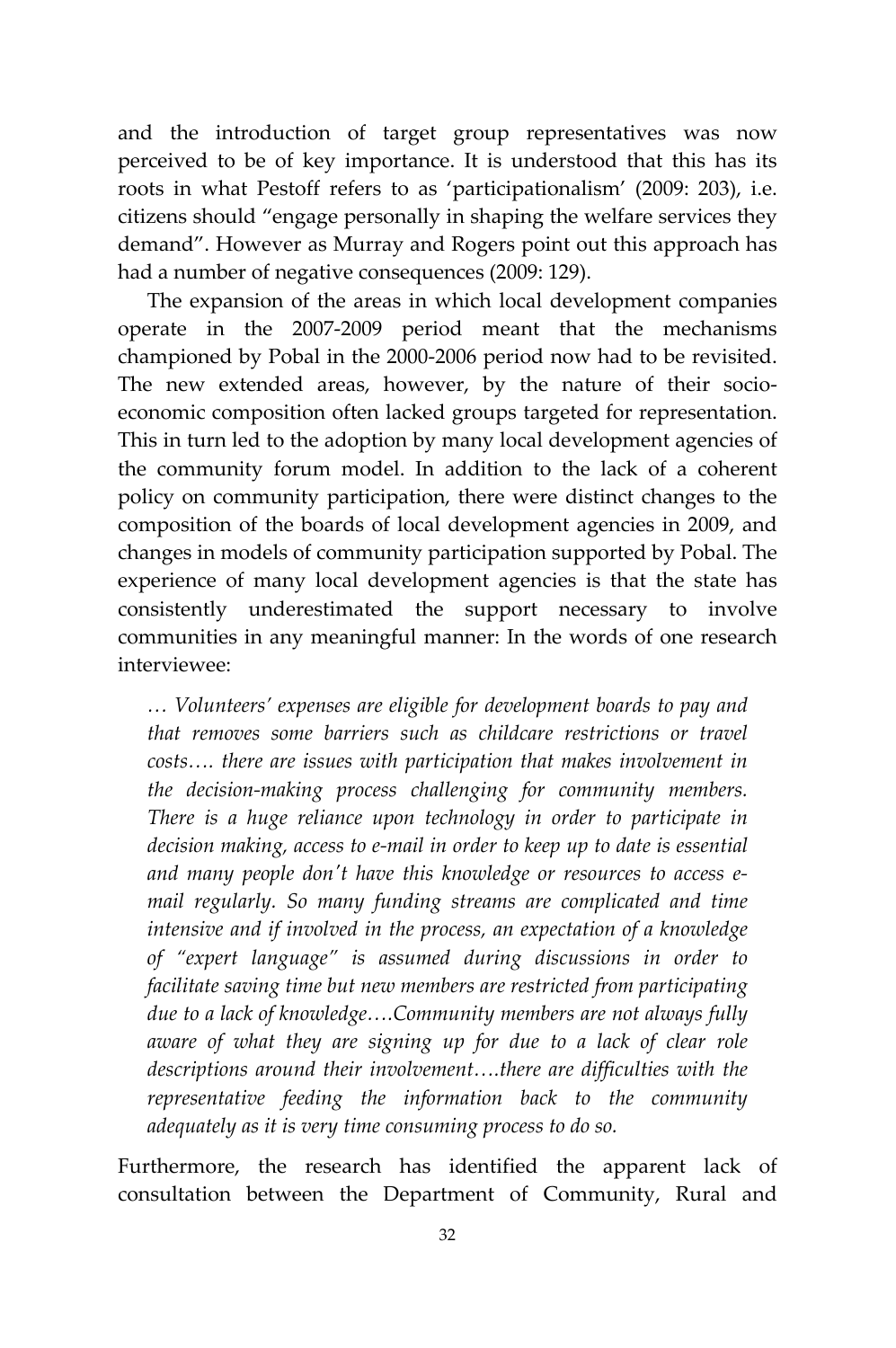Gaeltacht Affairs (DCRAGA), Pobal and the local development agencies as a major problem. For example, in April 2007 DCRAGA insisted that it would reserve the right to appoint the Chairpersons of the various boards, despite the fact that each of the local development companies already had sitting chairpersons. Furthermore the right to appoint the independent chairpersons had been a prerogative of the boards since 1991. DCRAGA reversed its decision in October 2007. In addition DCRAGA unilaterally decided to reduce the size of the social partner component of the boards from 6‐8 to 2 representatives. This was done without consultation with the social partners. Neither ICTU nor IBEC were contacted by DCRAGA prior to the decision. The decision was reversed in October 2007. An analysis of the various memoranda and discussion between DCRAGA and the integrated local development companies' representatives shows the initial lack of concern at the local development company's views about these changes. It was only when the legal and political ramifications of a number of these were outlined that DCRAGA reversed its decisions.

From the outset the state's efforts to involve local communities in its' local development programmes has been beset with problems. Ireland had and retains a culture and mindset of public service centralisation. As one research participant observed "It is not used to consulting'. Furthermore its policy design process has not addressed a number of key questions, e.g. why do citizens participate? Why should they participate and how should the state facilitate participation? By choosing not to address these issues, policies have been devised and mechanisms implemented that are, in reality, designed to fail. They could not become embedded in the social relations of local communities because they took no account of the social relations of local communities. What limited successes that have been achieved have been based on effectively sidestepping departmental requirements.

#### *Key findings*

The key findings are presented using the following framework; democratic theory and public policy; public policy at national level; public policy at local level.

The relationship between abstract democratic theory and public policy may, at first sight, appear tenuous however the clarity and coherence inherent in democratic theory constitutes useful perspectives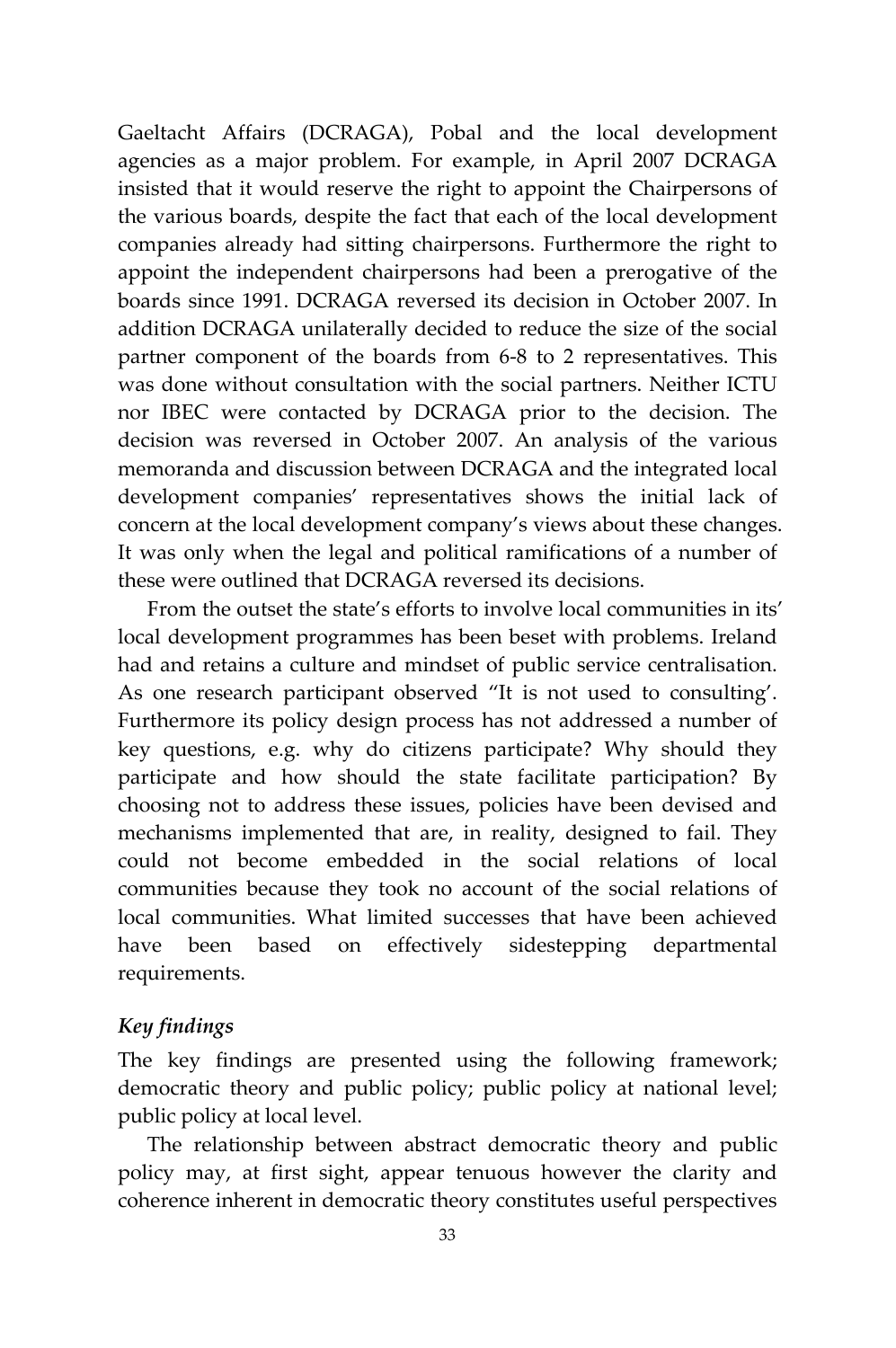from which to examine public policy formulation. The case of community/citizen participation policy in Ireland is particularly interesting. This article contends that there is a lack of clarity underpinning Irish public policy in this area, for example, the lack of examination of fundamental questions such as why citizens or communities should participate, why they actually participate, and why the state asks them to participate. Despite a review of modern literature in this area, e.g. Taskforce on Active Citizenship, the analysis avoids addressing these, and related, questions.

With regard to public policy at national level, two key findings emerge. Despite the presence of a number of common themes running through the last decade and a half there remains a lack of clarity as to why citizens and communities are expected to participate. Despite a significant number of policy documents being drafted and published, it is very difficult to identify concrete and coherent actions the state has undertaken to make manifest its stated commitment to citizen/community participation, or to develop new "avenues of participation and communication between local authorities and the communities they represent" that "could allow citizens to exercise a greater degree of control over local services and facilities" (Government of Ireland 2008: 80).

In terms of public policy at local level there is a lack of consultation between the Department of Community, Rural and Gaeltacht Affairs (DCRAGA), Pobal and the local development agencies.

The second finding in the area relates to the lack of consideration given to the implications of expanding the local development companies' areas of operation and the communities they would now be working with. In addition to the lack of foresight in this matter it was found that DCRAGA did not engage in any meaningful consultation exercise with the local development companies or their representatives. Despite this lack of consultation and the problems and delays that arose from this during the implementation of these new mechanisms, the relevant Minister castigated the integrated local development companies for delays in electing community directors (MacConnell 2008b, 2008c and 2008d).

#### *Recommendations for public policy*

Recommendations can best be categorised in two areas, (a) a national or inter‐departmental sphere, and (b) a DCRAGA/Pobal/integrated local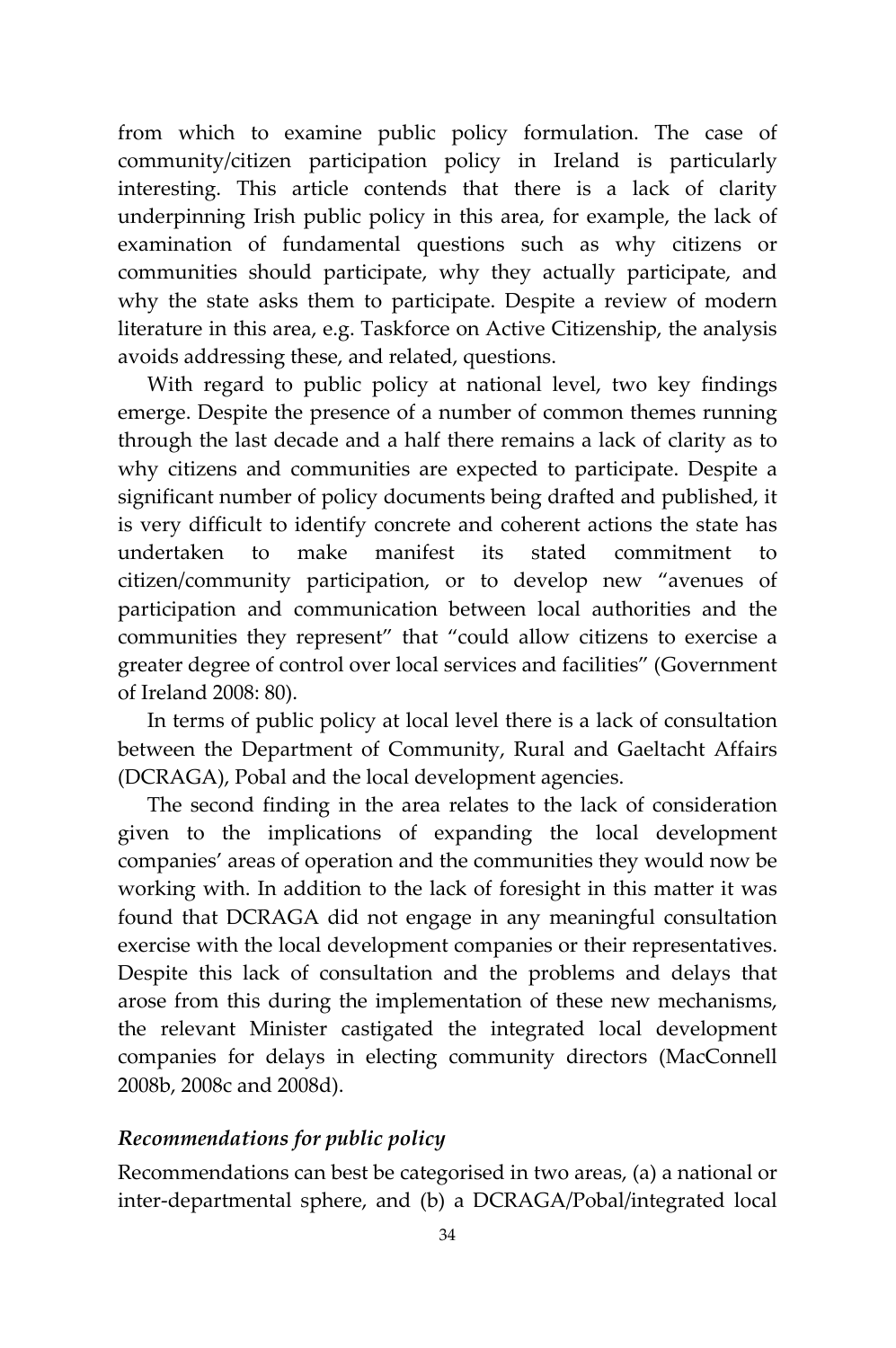development company sphere. With regard to the former a number of fundamental issues need to be addressed. These include mapping out previous state commitments to facilitating community participation and reviewing how these have been implemented or if not implemented the various obstacles identified to their implementation. Once this exercise is completed it is recommended that the state should examine how it can oversee the implementation of current initiatives, e.g. those contained in the Green Paper on Local Government Reform *Stronger Local Democracy – Options for Change* (2008), in the context of its previous failures. These will be a major exercise as it will involve a substantial element of inter-departmental co-operation.

With regard to the DCRAGA/Pobal/integrated local development company sphere, the analysis of documentation and interview data portrays an image of a very dysfunctional area of public policy formulation. The appropriate relationships between DCRAGA, Pobal and the local development agencies require more clarity.

In addition, the amalgamation of the LEADER Companies and the Area and Community Partnerships has given rise to an interesting anomaly. In terms of LEADER funding the integrated local development company deals directly with the Department of Agriculture, Food and Fisheries and, indirectly, the EU, but the funding provided under the new Local and Community Development Programme (LDCP) involves dealing with Pobal, as the funding intermediary, and DCRAGA as the parent department dealing with such issues as governance. When one includes funding from the Health Service Executive, FÁS, Rural Social Scheme, Whole Time Job Initiative, County/City Enterprise Boards and private funding from organisations like Atlantic Philanthropies, reporting relationships can become complex very quickly. As a result integrated local development companies have to deal with a variety of funding agencies in a variety of ways and this complexity tends to be disregarded by DCRAGA (Ó Broin 2009).

Finally the resources required to facilitate community participation from marginalised communities and non‐marginalised communities are often underestimated (Ó Broin 2009; Murray and Rogers 2009: 127). In addition when cutbacks are advertised the first budget that tends to be cut is that allocated to community capacity building. Again it is recommended that, despite the current financial situation, the relationships between DCRAGA, Pobal and the integrated local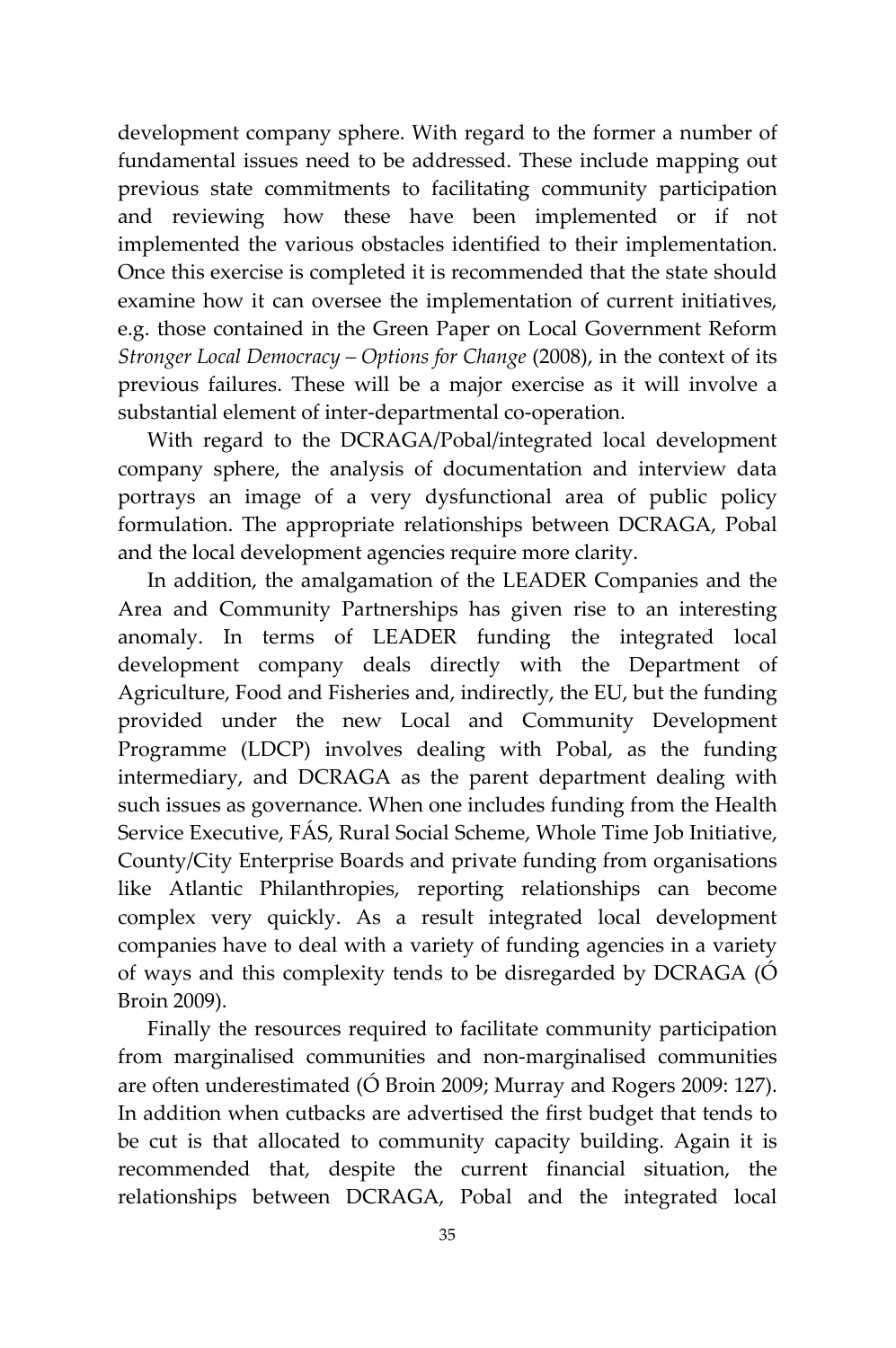development companies need to be placed on a coherent and sustainable footing. It is not conducive to effective planning and service delivery if the level of autonomy granted to integrated local development companies, all of which are legally independent, is subject to official whim.

One of the most interesting aspects of this research is the relative paucity of existing material in the area of the relationship between elected public representatives, in particular city/county/town councillors and the locally elected directors of integrated local development companies. The author is aware that among the boards of directors of the Dublin integrated local development companies in the late‐1990s this was an issue, primarily because the local councillors were prevented from sitting on boards of local development agencies. This situation changed in 1999 and since then each local development company has had councillors on its board. There are obvious issues of contestation and conflict between two classes of elected representative, e.g. legitimacy and representativeness. Since January 2009 this has become even more interesting as locally elected directors are currently on the boards of local development agencies that operate on a countywide basis. As a result elected directors can now have countywide representative duties. The authors are not aware of any research in this area at this time.

The relationship between integrated local development companies and the state is problematic, in particular between Pobal and the Department of Community, Rural and Gaeltacht Affairs (DCRAGA). Are the integrated local development companies agents of the state or independent limited liability companies contracted to deliver certain services? The *Guidelines* issued by DCRAGA in April and October 2007 raise a significant number of questions about the power of the relevant minister to influence the decisions of locally‐constituted and legally independent boards. This area is, to the researcher's knowledge, largely unexplored.

#### *Conclusion*

In summary the area of public policy as it relates to community participation in local development actions is still evolving. At the time of writing significant changes to the Irish local development sector are proposed. It is unclear what implications arise for the sector, unlike